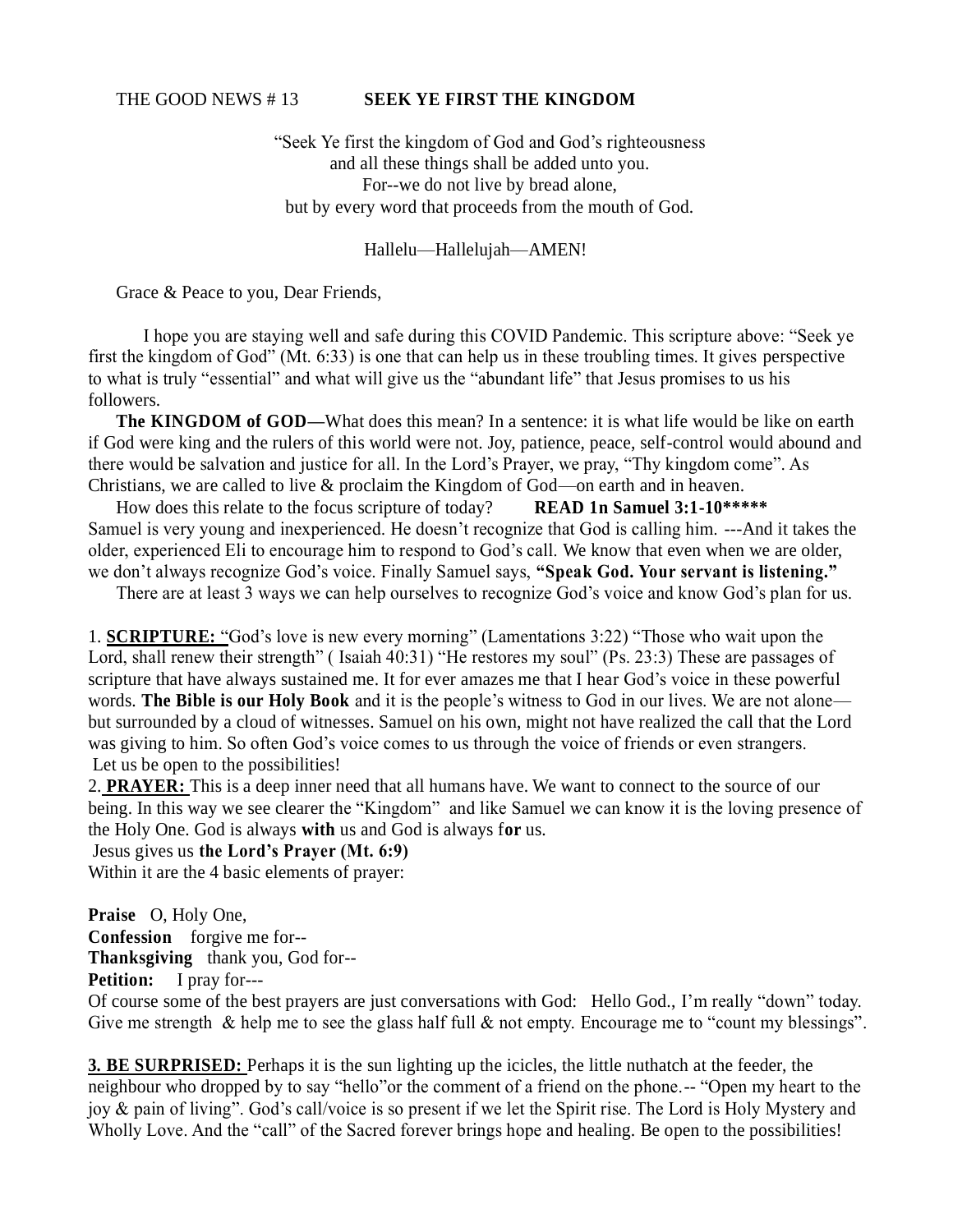The word **Samuel** means **"lent from God".** Samuel's mother, Hannah had prayed for this child to be born. In the scriptures she says : "the Lord has granted me my petition which I asked of him. Therefore, I also have lent him to the Lord; as long as he lives he shall be lent to the Lord" (1 Samuel 27-28). As Samuel grew and faithfully conveyed messages from God, it was obvious God was working through him.

I came across this story that aptly shows how the call of God enables the Kingdom of Love to be sent out to bring healing, hope and peace to the troubled world. It is called, **The Wise Woman.**

A wise woman found a precious stone in a mountain stream. The next day she met a traveller who was hungry and she opened her bag to share her food.

The traveller saw the precious stone and asked the woman to give it to him. She did and he left, rejoicing in his good fortune. He knew the stone was worth enough to make him very wealthy. But a few days later he returned.

"I've been thinking," the traveller said. "I know how valuable the stone is, but I give it back to you in the hope that you will give me something even more precious. Give me what you have within you that enabled you to give me the stone."

**The Kingdom of God is more precious than gold**. In the gospel of Matthew, Jesus tells us:

Seek ye first the kingdom of God and God's righteousness, and all these things shall be added unto you. Ask and it shall be given unto you, seek and you shall find. Knock and the door shall be opened unto you. **We do not live by bread alone, but by every word that proceeds from the mouth of God.**  Hallelu,-- Hallelujah."

When we hear God beckoning to us, may we, like Samuel, respond: **Speak God, your servant is listening. AMEN!**

Prayer: Life-giving God, we thank you for life & all its goodness. Comfort and sustain us when sorrows fill our hearts. You bring to our world **Light, Love & Healing.** We pray for your Kingdom to come into in our hearts and give **Peace** to our soul. May we be your witnesses to bring life & love to others. In the Holy Name of Jesus, we pray, Amen.

For the Merry Heart:

- 1. Be kind to unkind people. They need it most.
- 2.Love, is what makes you smile when you're tired.
- 3. Times flies like an arrow. Fruit flies like a banana.
- 4. A rubber elastic band was confiscated in class by the algebra teacher because it was a weapon of math disruption.
- 5. I checked in to the Hokey Pokey clinic & I turned myself around.

Well—I'm going to "love you & leave you". Stay safe! Be at Peace.